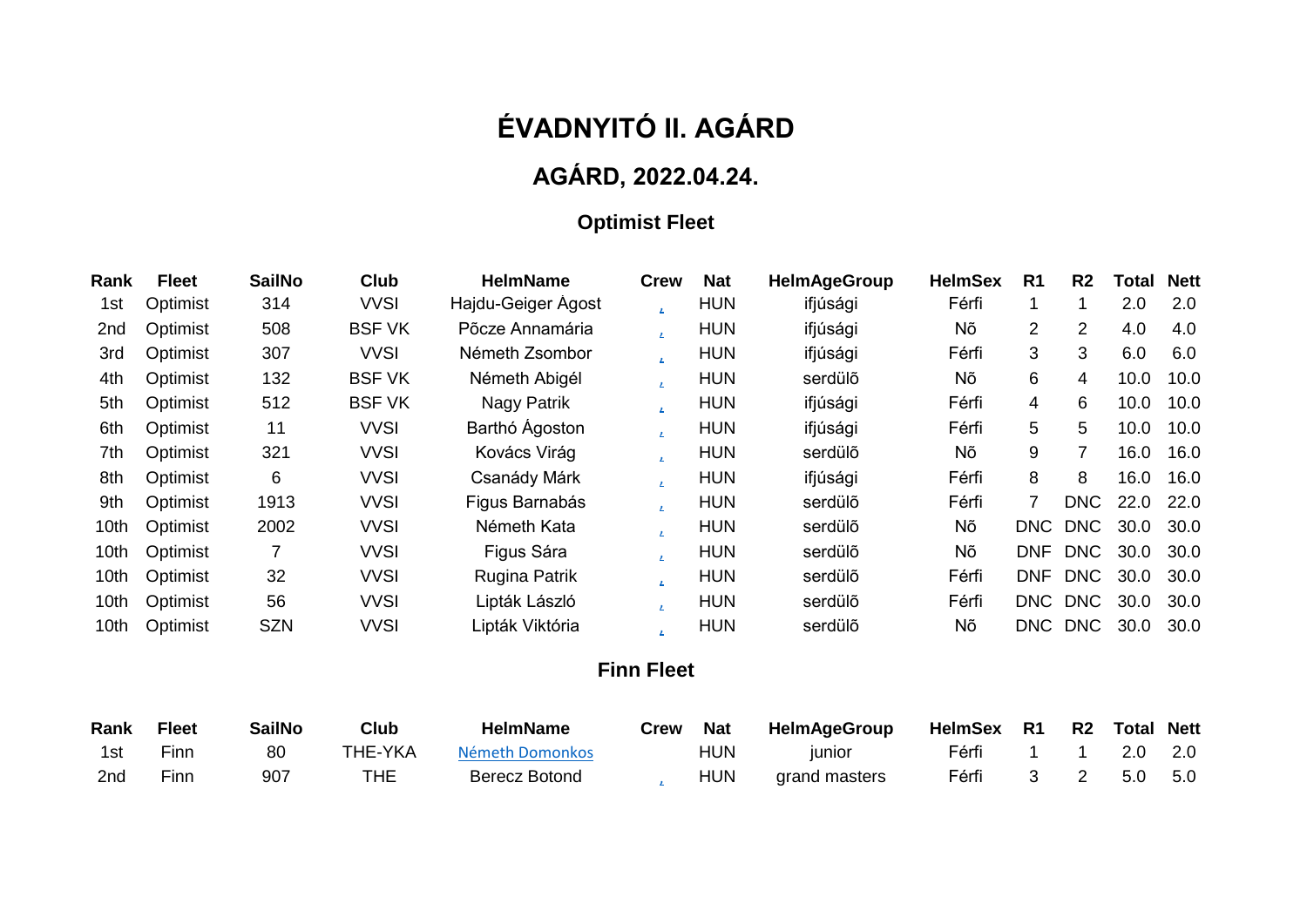| 3rd              | Finn |                | <b>SVSC</b>    | Huszár Géza            | $\mathbf{z}$ | <b>HUN</b> | grand masters       | Férfi | 4               | 3          | 7.0  | 7.0  |
|------------------|------|----------------|----------------|------------------------|--------------|------------|---------------------|-------|-----------------|------------|------|------|
| 4th              | Finn | 45             | <b>ARSC</b>    | Evetovic Dávid         | ż.           | <b>HUN</b> | felnõtt             | Férfi | 6               | 5          | 11.0 | 11.0 |
| 5th              | Finn | 271            |                | <b>Tomas Mihalik</b>   | $\mathbf{L}$ | <b>SVK</b> | masters             | Férfi | 8               | 4          | 12.0 | 12.0 |
| 6th              | Finn | 6              | <b>ARSC</b>    | Demeczky Mihály Zoltán | $\mathbf{z}$ | <b>HUN</b> | grand grand masters | Férfi | 9               | 6          | 15.0 | 15.0 |
| 7th              | Finn | $\overline{2}$ | <b>ARSC</b>    | Sipos Péter            | $\mathbf{r}$ | <b>HUN</b> | grand grand masters | Férfi | 10 <sup>1</sup> | 7          | 17.0 | 17.0 |
| 8th              | Finn | 777            | <b>ARSC</b>    | Rátosi Péter           | $\mathbf{z}$ | <b>HUN</b> | grand masters       | Férfi | 12              | 8          | 20.0 | 20.0 |
| 9th              | Finn | 50             | <b>SVSC</b>    | Lukáts Ákos            | $\mathbf{z}$ | <b>HUN</b> | grand masters       | Férfi | $\overline{2}$  | <b>DNC</b> | 27.0 | 27.0 |
| 10th             | Finn | 6              |                | Milan Lonkota          | $\mathbf{z}$ | <b>SVK</b> | masters             | Férfi | 5               | <b>DNC</b> | 30.0 | 30.0 |
| 11th             | Finn | 9              | <b>THE-YKA</b> | Rácz Levente Csaba     | $\mathbf{z}$ | <b>HUN</b> | felnõtt             | Férfi | $\overline{7}$  | <b>DNC</b> | 32.0 | 32.0 |
| 12 <sub>th</sub> | Finn | 95             | <b>OVE</b>     | Farkas József          | $\mathbf{r}$ | <b>HUN</b> | legend              | Férfi | 11              | <b>DNC</b> | 36.0 | 36.0 |
| 13 <sub>th</sub> | Finn | 6              | <b>ARSC</b>    | Szomor József          | ź.           | <b>HUN</b> | grand masters       | Férfi | <b>DNC</b>      | <b>DNC</b> | 50.0 | 50.0 |
| 13 <sub>th</sub> | Finn | 14             | <b>ARSC</b>    | Gera Csaba             | $\mathbf{z}$ | <b>HUN</b> | grand masters       | Férfi | <b>DNC</b>      | <b>DNC</b> | 50.0 | 50.0 |
| 13 <sub>th</sub> | Finn | 51             | <b>THE-YKA</b> | Rutai István           | $\mathbf{L}$ | <b>HUN</b> | grand masters       | Férfi | DNC             | <b>DNC</b> | 50.0 | 50.0 |
| 13 <sub>th</sub> | Finn | 111            | <b>BHSE</b>    | Ujvári Gábor           | $\mathbf{L}$ | <b>HUN</b> | grand masters       | Férfi | <b>DNF</b>      | <b>DNC</b> | 50.0 | 50.0 |
| 13th             | Finn | 73             | <b>ARSC</b>    | Kálló György           | $\mathbf{L}$ | <b>HUN</b> | grand masters       | Férfi | <b>DNF</b>      | <b>DNC</b> | 50.0 | 50.0 |
| 13th             | Finn | 161            | <b>ARSC</b>    | Zimmermann Botond      | z.           | <b>HUN</b> | masters             | Férfi | <b>DNC</b>      | <b>DNC</b> | 50.0 | 50.0 |
| 13 <sub>th</sub> | Finn | 191            | <b>ARSC</b>    | Varga Attila           | z.           | <b>HUN</b> | grand grand masters | Férfi | <b>DNF</b>      | <b>DNC</b> | 50.0 | 50.0 |
| 13 <sub>th</sub> | Finn | 69             | <b>ASE</b>     | <b>Stadler Csaba</b>   | $\mathbf{z}$ | <b>HUN</b> | grand masters       | Férfi | <b>DNF</b>      | <b>DNC</b> | 50.0 | 50.0 |
| 13 <sub>th</sub> | Finn | 14 (FRA-117)   | <b>ARSC</b>    | Bíró Béla              | $\mathbf{L}$ | <b>HUN</b> | grand masters       | Férfi | <b>DNF</b>      | <b>DNC</b> | 50.0 | 50.0 |
| 13 <sub>th</sub> | Finn | 12             | <b>ARSC</b>    | Marton István          | $\mathbf{r}$ | <b>HUN</b> | masters             | Férfi | <b>DNF</b>      | <b>DNC</b> | 50.0 | 50.0 |
| 13 <sub>th</sub> | Finn | 21             | <b>MVM SE</b>  | Sebestyén Bonifác      |              | <b>HUN</b> | junior              | Férfi | <b>DNF</b>      | <b>DNC</b> | 50.0 | 50.0 |
| 13 <sub>th</sub> | Finn | 140            | <b>TVSK</b>    | Mészáros Gábor         | $\mathbf{z}$ | <b>HUN</b> | legend              | Férfi |                 | DNC DNC    | 50.0 | 50.0 |

## **ILCA 4 Fleet**

| Rank | <b>Fleet</b> | <b>SailNo</b> | Club   | <b>HelmName</b>           | Crew Nat |            | HelmAgeGroup | HelmSex R1 R2 Total Nett |  |             |  |
|------|--------------|---------------|--------|---------------------------|----------|------------|--------------|--------------------------|--|-------------|--|
|      | 1st ILCA 4   | 203677        | BYC.   | Lackó Dávid               |          | <b>HUN</b> | U16          | Férfi 2 1 3.0 3.0        |  |             |  |
|      | 2nd ILCA 4   | 213108        | MVM SE | <b>Molnár Emese Lilla</b> |          | <b>HUN</b> | U18          | Nõ l                     |  | 1 2 3.0 3.0 |  |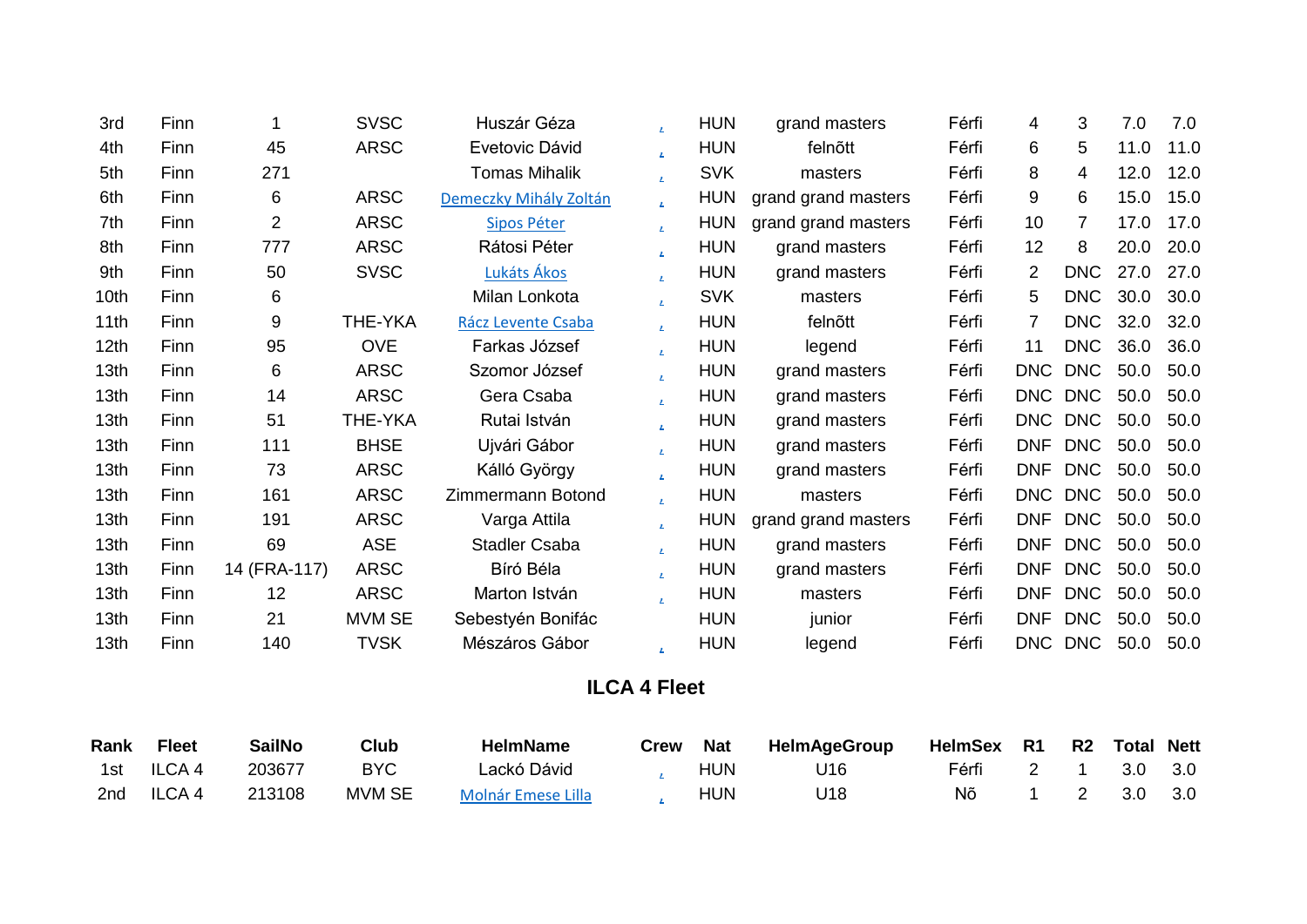| 3rd              | ILCA <sub>4</sub> | 215407 | <b>BYC</b>     | Szokody Vincent           | ż.           | <b>HUN</b> | U18 | Férfi | 4               | 3              | 7.0  | 7.0  |
|------------------|-------------------|--------|----------------|---------------------------|--------------|------------|-----|-------|-----------------|----------------|------|------|
| 4th              | ILCA <sub>4</sub> | 213118 | THE-YKA        | Andrik Artúr              | Ź.           | <b>HUN</b> | U18 | Férfi | 3               | 5              | 8.0  | 8.0  |
| 5th              | ILCA <sub>4</sub> | 213107 | THE-YKA        | Lévay Levente             | $\mathbf{z}$ | <b>HUN</b> | U16 | Férfi | $\overline{7}$  | 4              | 11.0 | 11.0 |
| 6th              | ILCA <sub>4</sub> | 218110 | <b>THE-YKA</b> | Deák Zsófia               | $\mathbf{z}$ | <b>HUN</b> | U18 | Nõ    | 5               | 6              | 11.0 | 11.0 |
| 7th              | ILCA <sub>4</sub> | 201130 | MVM SE         | Szathmáry Bence           | ż.           | <b>HUN</b> | U18 | Férfi | 9               | $\overline{7}$ | 16.0 | 16.0 |
| 8th              | ILCA <sub>4</sub> | 213106 | MVM SE         | Kátai Boglárka            | $\mathbf{z}$ | <b>HUN</b> | U16 | Nõ    | 11              | 8              | 19.0 | 19.0 |
| 9th              | ILCA <sub>4</sub> | 21310  | MVM SE         | Solymos Dorka             |              | <b>HUN</b> | U18 | Nõ    | 8               | 11             | 19.0 | 19.0 |
| 10th             | ILCA <sub>4</sub> | 209452 | <b>BYC</b>     | Kókai Vilmos              | ż.           | <b>HUN</b> | U16 | Férfi | 10 <sup>1</sup> | 10             | 20.0 | 20.0 |
| 11th             | ILCA <sub>4</sub> | 216797 | <b>BYC</b>     | <b>Gerendy Anna Petra</b> | z.           | <b>HUN</b> | U18 | Nõ    | 6               | <b>DNC</b>     | 26.0 | 26.0 |
| 12 <sub>th</sub> | ILCA <sub>4</sub> | 208731 | MVM SE         | Katona Lotti              | $\mathbf{z}$ | <b>HUN</b> | U16 | Nõ    | 13              | 13             | 26.0 | 26.0 |
| 13th             | ILCA <sub>4</sub> | 213187 | <b>THE-YKA</b> | Simon-Pörgye Iván         | $\mathbf{z}$ | <b>HUN</b> | U16 | Férfi | <b>DNC</b>      | 9              | 29.0 | 29.0 |
| 14th             | ILCA <sub>4</sub> | 210519 | MVM SE         | Schriffert Péter Marcell  | $\mathbf{L}$ | <b>HUN</b> | U16 | Férfi | <b>DNC</b>      | 12             | 32.0 | 32.0 |
| 15th             | ILCA <sub>4</sub> | 20823  | <b>BYC</b>     | Sári Eszter               | $\mathbf{z}$ | <b>HUN</b> | U18 | Nõ    | 12              | <b>DNC</b>     | 32.0 | 32.0 |
| 16th             | ILCA <sub>4</sub> | 204896 | <b>VVSI</b>    | Gábos-Barsi Botond        | ż.           | <b>HUN</b> | U16 | Férfi | <b>DNC</b>      | <b>DNC</b>     | 40.0 | 40.0 |
| 16 <sub>th</sub> | ILCA <sub>4</sub> | 152468 | <b>VVSI</b>    | Hinsenkamp Ottó           | $\mathbf{z}$ | <b>HUN</b> | U16 | Férfi | <b>DNC</b>      | <b>DNC</b>     | 40.0 | 40.0 |
| 16th             | ILCA <sub>4</sub> | 204696 | <b>BYC</b>     | <b>Schultz Dominik</b>    | ż.           | <b>HUN</b> | U16 | Férfi | <b>DNC</b>      | <b>DNC</b>     | 40.0 | 40.0 |
| 16th             | ILCA <sub>4</sub> | 203058 | <b>THE-YKA</b> | Darvai Gergely            |              | <b>HUN</b> | U16 | Férfi |                 | DNC DNC        | 40.0 | 40.0 |

### **ILCA 6 Fleet**

| Rank | Fleet             | <b>SailNo</b> | Club           | <b>HelmName</b>          | <b>Crew</b> | <b>Nat</b> | <b>HelmAgeGroup</b> | <b>HelmSex</b> | R1   | R <sub>2</sub> | <b>Total Nett</b> |      |
|------|-------------------|---------------|----------------|--------------------------|-------------|------------|---------------------|----------------|------|----------------|-------------------|------|
| 1st  | ILCA <sub>6</sub> | 213110        | <b>THE-YKA</b> | Cserveni Dániel Benedek  |             | <b>HUN</b> | U21                 | Férfi          |      |                | 2.0               | 2.0  |
| 2nd  | ILCA <sub>6</sub> | 213100        | THE-YKA        | Décsi András             |             | <b>HUN</b> | U21                 | Férfi          |      |                | 4.0               | 4.0  |
| 3rd  | ILCA <sub>6</sub> | 213101        | THE-YKA        | Virág Balázs Álmos       |             | <b>HUN</b> | U21                 | Férfi          |      |                |                   | 7.0  |
| 4th  | ILCA 6            | 213114        | THE-YKA        | Kollár-Seregélyes Kornél |             | <b>HUN</b> | U17                 | Férfi          |      | <sub>5</sub>   | 8.0               | 8.0  |
| 5th  | ILCA <sub>6</sub> | 152458        | <b>ARSC</b>    | Sipos Bálint             |             | <b>HUN</b> | felnõtt             | Férfi          |      | 4              | 9.0               | 9.0  |
| 6th  | ILCA <sub>6</sub> | 193476        | <b>ARSC</b>    | Cseh István              |             | <b>HUN</b> | felnõtt             | Férfi          | DNC. | DNC            | 14.0              | 14.0 |